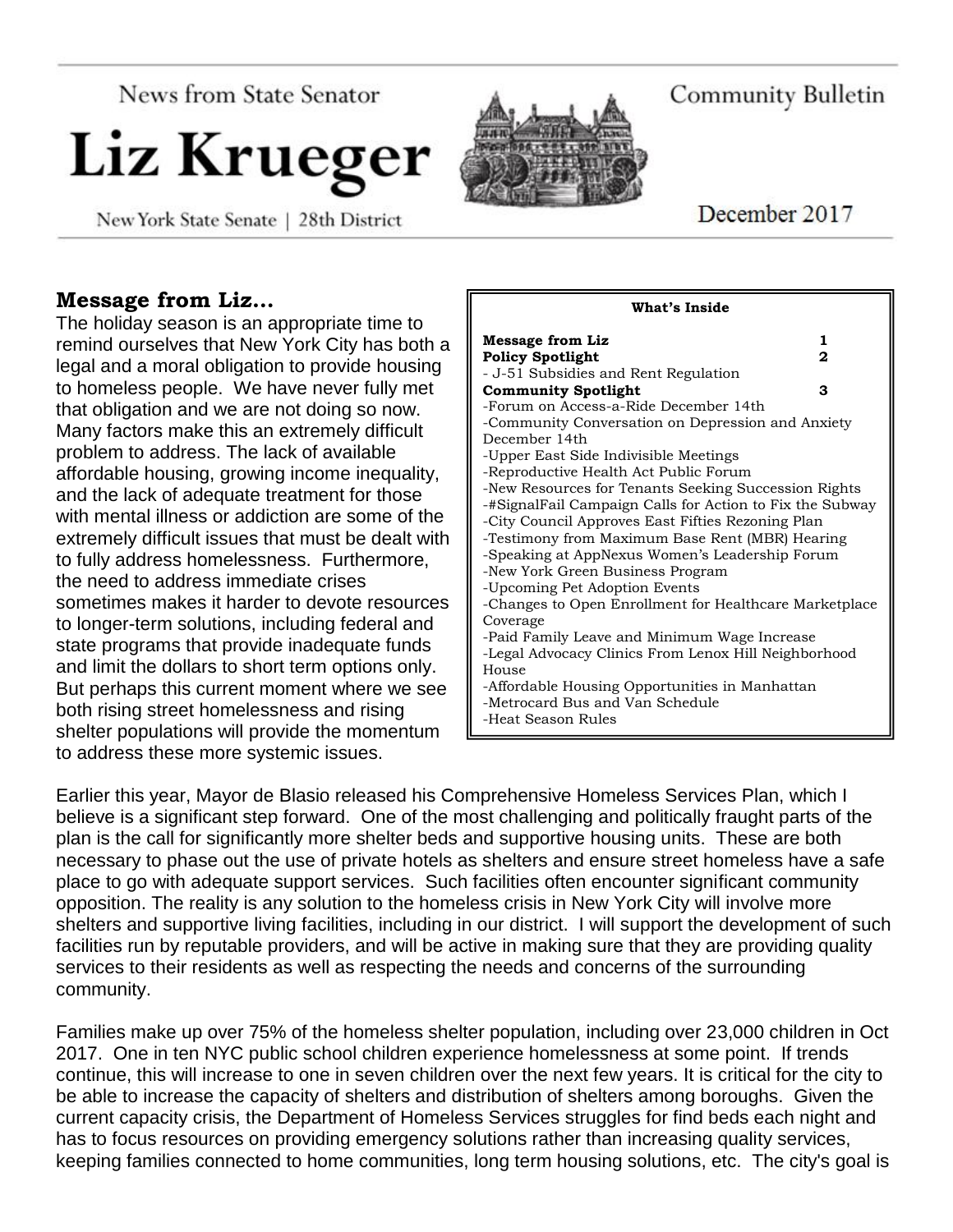to shelter at least 85% of families in the same borough as the school attended by each household's youngest child (right now only 55% of families are sheltered in the same borough). Placing homeless individuals far from home communities leads to increased isolation and longer shelter stays.

Of course, preventing homelessness in the first place is the best way to address the homeless crisis, which is one reason why I am such a strong advocate for expanding rent regulation protections, as well as Rent Freeze programs that protect seniors and the disabled on fixed incomes from rent increases. I also believe we need to pass state legislation to create a Home Stability Program (A8178, Hevesi), which would create a new statewide rent supplement for families and individuals who are eligible for public assistance benefits and who are also facing eviction, homelessness, or loss of housing due to domestic violence or hazardous living conditions.

Both the city and state must also recognize that current plans for construction of affordable housing are not adequate to address the homeless crisis. More affordable units specifically targeted for homeless individuals must be built – knowledgeable advocates estimate the need for 10,000 additional units over the next five years. The State has been extremely slow in releasing funding for building the 20,000 units of supportive housing promised in Governor Cuomo's 2016 budget address.

Earlier this year the Coalition for the Homeless released their "2017 State of the Homeless" report, which includes a comprehensive set of recommendations for addressing the homelessness crisis. The report is available at:

[http://www.coalitionforthehomeless.org/wp](http://www.coalitionforthehomeless.org/wp-content/uploads/2017/03/CFHStateoftheHomeless_2017.pdf)[content/uploads/2017/03/CFHStateoftheHomeless\\_2017.pdf](http://www.coalitionforthehomeless.org/wp-content/uploads/2017/03/CFHStateoftheHomeless_2017.pdf)

Since the report came out, the Mayor released his plan and the state included significant funding for Supportive Housing in the State budget, which were important signs of progress, but neither goes far enough.

It will be a difficult challenge to address the homelessness issue at a time of likely federal cutbacks and changes to tax policy that will put pressure on budgets at all levels of government. But the difficulty of the task does not relieve the city or the state of their legal and moral obligations. I will be supporting legislative efforts to meet these obligations and working with the city and service providers to expand successful delivery of services in the community.

## **POLICY SPOTLIGHT**

*J-51 Subsidies and Rent Regulation*

I have been working with the non-profit watchdog group Housing Rights Initiative (HRI) to identify buildings where landlords who receive tax benefits have illegally deregulated rent stabilized apartments and are overcharging and illegally evicting tenants.

HRI has uncovered dozens of buildings on the Upper East Side that collectively received millions of dollars in tax benefits while having illegally removed thousands of units from the rent stabilization program. As a result, a class action lawsuit has been filed against Parkoff Organization at 192 East 75th Street by the law firm Newman Ferrara in the New York County Supreme Court.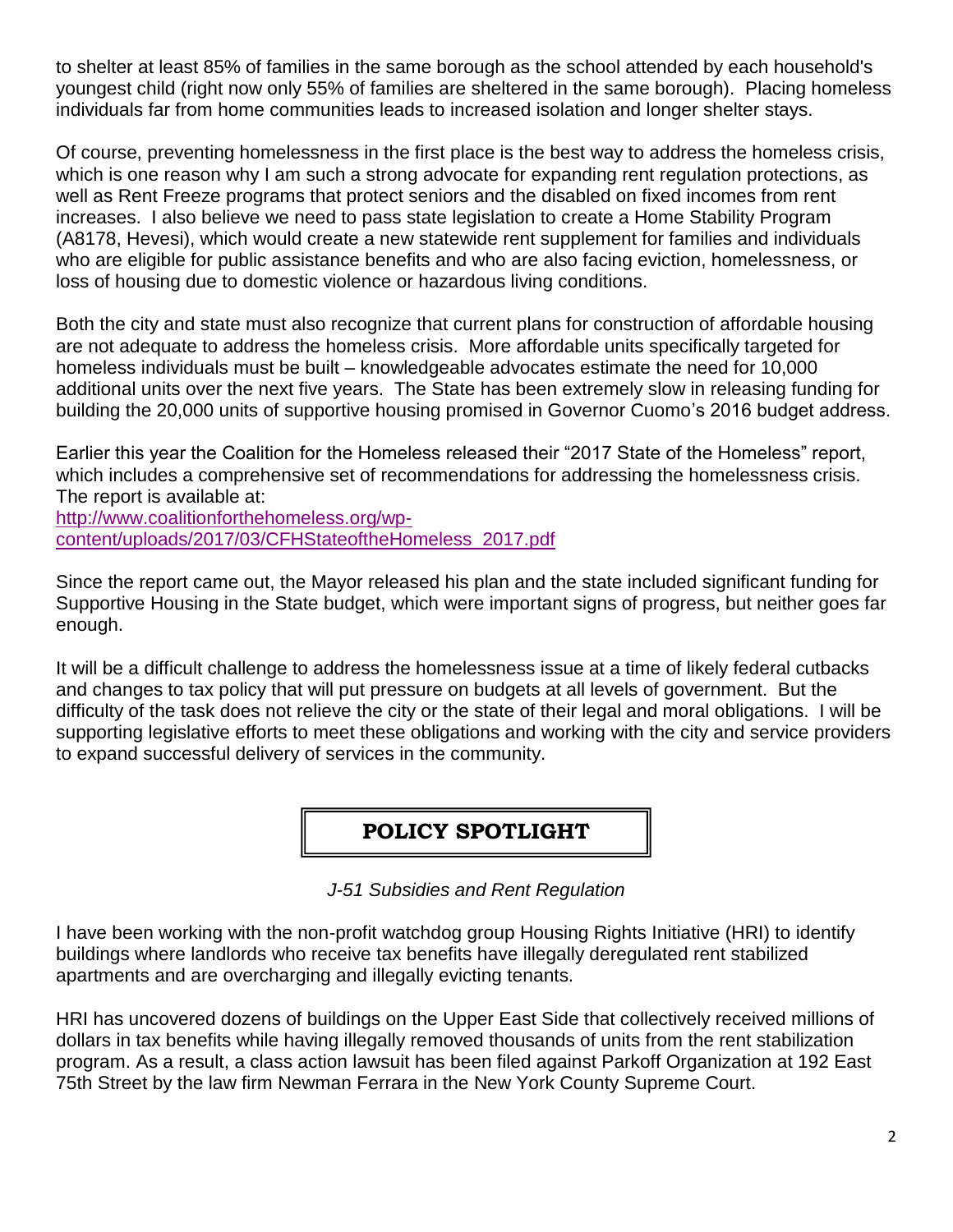In 2009, in a case called Roberts v. Tishman, the highest court in New York State held that when a building receives a J-51 tax benefit – a program that annually costs the city \$250 million in foregone tax revenue – 100% of the units must be placed under rent stabilization. Unfortunately, the new class action lawsuit is necessary because a broken enforcement system has turned one of the largest tax programs for landlords in New York City into a hotbed of systematic fraud and abuse. Inexplicably, the Department of Homes and Community Renewal (DHCR), the state's housing enforcement agency, effectively disregarded the Roberts decision by failing to return tens of thousands of illegally deregulated units back to the rent stabilization system.

In response to their inaction, on March 29th, 2010, I and several of my colleagues penned a letter to Governor Paterson and the DHCR, stating that "since the highest court in New York State conclusively ruled on this matter, we strongly believe that the DHCR must move as quickly as possible to formally recognize apartments in J-51 buildings as rent stabilized and to grant these tenants those rights and protections afforded them under the law."

Fast forward over eight years later, Parkoff Organization, along with hundreds of landlords across New York City that receive J-51 benefits, have still yet to comply with its affordability requirements. This problem is much bigger than one building or one landlord. Instead of forcing tenants to organize and file lawsuits, DHCR should be pro-actively ensuring that all tenants in buildings receiving J-51 benefits know they are rent regulated and are being charged the correct rents. But until that happens, I encourage tenants to continue to reach out to HRI and my office if they believe their building currently or previously received J-51 benefits and is flouting the law. To reach HRI, email info@housingrightsny.org or call 646-699-8980.

# **COMMUNITY SPOTLIGHT**

## **Forum on Access-a-Ride December 14th:**

On Thursday, December 14th from 6:00 to 8:00 p.m, I am hosting a Forum on Access-a-Ride, its challenges and the MTA's plans for its improvement, at Mount Sinai Downtown - 10 Union Square East between 14th and 15th Streets, in the 2nd Floor Conference Room. RSVP at <http://tinyurl.com/Access-A-Ride> or by calling (212) 490-9535.

## **Community Conversation on Depression and Anxiety December 14th:**

Memorial Sloan Kettering is partnering with New York Presbyterian and the New York Public Library to offer a free series: The Community Conversations Cafe. The series engages neighborhood residents on the topics most important to them in an open discussion with leaders from the local scientific and medical community. You are invited to bring your ideas, experience, and questions on this topic into an open conversation with a few of the scientific minds from New York-Presbyterian-Cornell and The Memorial Sloan Kettering Cancer Center Postdoctoral Association.

Join our discussion about depression on Thursday, December 14 from 5:30 p.m. to 7:30 p.m.at the 67th Street Public Library - 328 East 67th Street. Space is limited so please RSVP at [https://www.eventbrite.com/e/community-conversations-cafe-mental-health-aging-tickets-](https://www.eventbrite.com/e/community-conversations-cafe-mental-health-aging-tickets-37817448005)[37817448005](https://www.eventbrite.com/e/community-conversations-cafe-mental-health-aging-tickets-37817448005)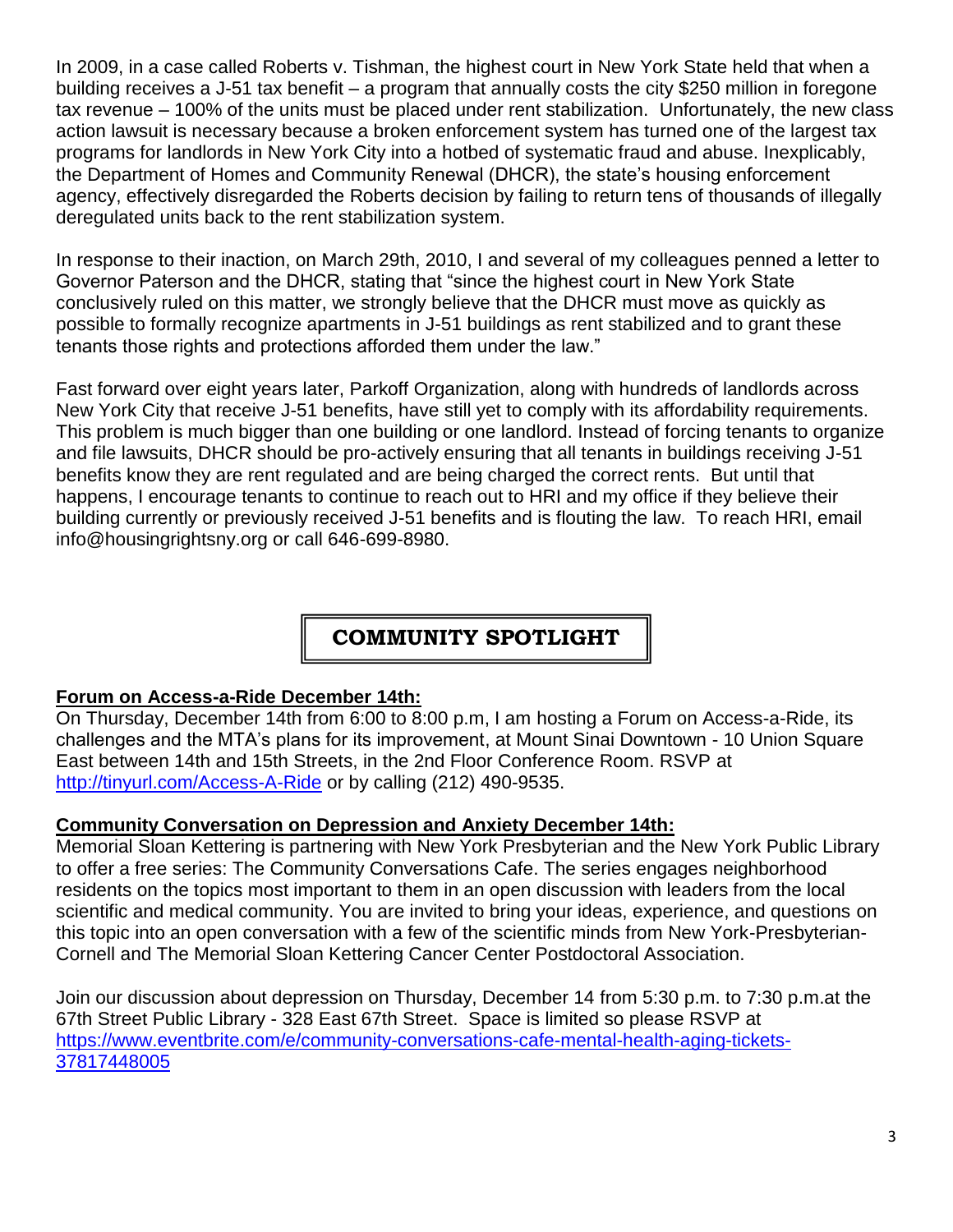### **Upper East Side Indivisible Meetings:**

For those who are interested in getting involved in efforts to resist the Trump agenda, one local option is Indivisible Upper East Side. They hold monthly meetings second Thursdays at 7:30pm at All Souls Church, 1157 Lexington Ave (at 80th St.), Basement Gallery Room. The December meeting will be on December 14th. For more information, visit<https://www.indivisible-ues.org/>

### **Reproductive Health Act Public Forum:**

Last month I hosted a forum on the Reproductive Health Act, where prominent advocates, including Martha Plimpton and Assemblymember. Deborah Glick, discussed the importance of modernizing New York State law in the face of federal threats, and what supporters can do to help pass the RHA in 2018. If you missed it, you can watch a video of the full forum here: <https://www.youtube.com/watch?v=sWFc52IOkaM>

#### **New Resources for Tenants Seeking Succession Rights:**

Manhattan Legal Services is providing new multilingual resources for New York City residents who need to establish succession rights in order to remain in their rent-stabilized apartments. Succession rights allow a remaining occupant to become the tenant of record in a rent-stabilized apartment when the prior tenant of record permanently leaves by moving out or dying. However, establishing succession rights can be a confusing and stressful process for many tenants.

Now, at [LegalServicesNYC.org/SuccessionRights](http://www.legalservicesnyc.org/what-we-do/practice-areas-and-projects/housing/housing-succession-rights-in-new-york) New Yorkers can access videos and fact sheets that will help them to understand the requirements for eligibility, what steps to take to start the process, and, importantly, what not to do to avoid potentially jeopardizing their claim. The videos and fact sheets are available in English, Spanish, and Cantonese.

Manhattan Legal Services and Legal Services NYC also provide free legal assistance to incomeeligible tenants, including with housing and succession rights cases. For more information call their Citywide Access Line from Monday through Friday, 10am to 4pm at 917-661-4500 to speak to an intake officer in any language.

## **Tenants & Neighbors 3rd Annual Tenant Leadership Institute (TLI):**

The Tenant Leadership Institute (TLI) will train up to fifteen of our active members to play even stronger leadership roles in Tenants & Neighbors, your communities, and in the broader housing movement.

The program is free of charge to participants, and includes meals and metro card fare, but a commitment to attend and take part actively in all of the sessions is required, as is a commitment to complete the entire leadership practicum.

Applications will be accepted until January 10, 2018, and applicants will be notified on a rolling basis if they have been selected. You can find the application at <https://tandn.org/wp-content/uploads/2014/12/TLI-Application-2017.pdf>

The TLI is a four-month intensive training program. There will be a weekend-long orientation retreat January 27-29, 2018, in Westchester, New York, free of charge, which will be followed by eight daylong training sessions two Saturdays per month through the first week of June. Training topics will include: campaign mapping; base building; engaging the community; budgets and grassroots fundraising; understanding the political system; engaging your elected officials; effective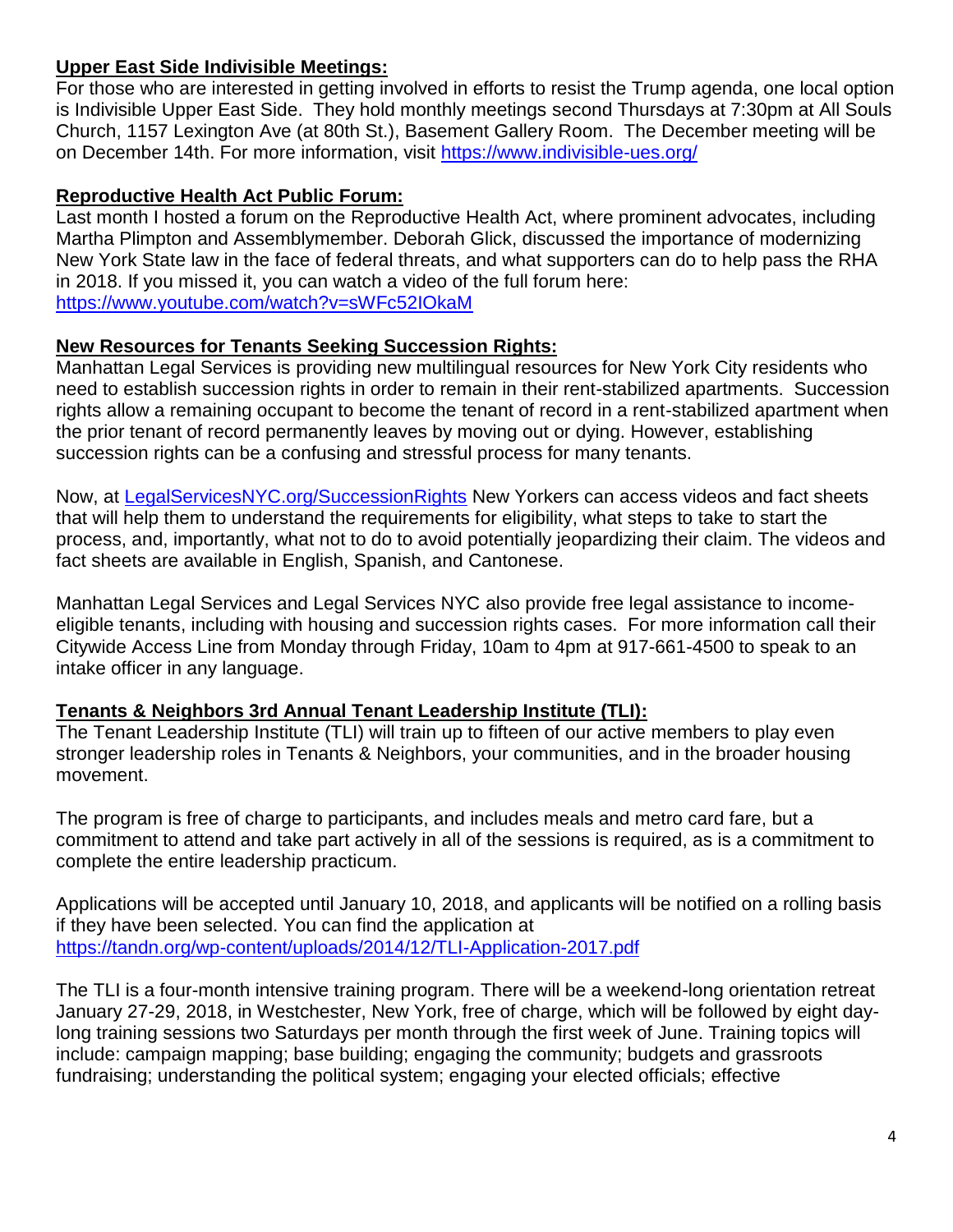communications and negotiation skills; evaluating campaign progress and accomplishments; an antiracism workshop; and celebrating victories.

Some workshops will include guest speakers, including prominent leaders and organizers in housing justice and other progressive movements, elected officials, and tenant leaders from our membership.

The training component of the program will be followed by a twelve-month leadership practicum, in which participants will play visible leadership roles in one of our campaigns to preserve and strengthen affordable housing in New York, while simultaneously receiving leadership mentoring, coaching, and peer learning opportunities.

Any questions contact the Program Director, Delsenia Glover at dglover@tandn.org, or 212-608-608- 4320 ext. 308 with any questions

## **#SignalFail Campaign Calls for Action to Fix the Subway:**

I have joined several of my colleagues in signing on as a supporter of the Riders' Alliance #signalfail campaign calling on Governor Cuomo and MTA Chair Lhota to make modernizing the subway signal system the top long-term priority for the MTA. The subway "rescue plan" developed by MTA Chairman Joe Lhota does not include any additional funding for signal modernization. Even worse, as the Times recently revealed, the MTA has cut half-a-billion dollars from signal projects under Governor Cuomo.

Of New York's 22 lines, only 1 has an advanced signal system (the L train, and yes, that's the only one line that has not seen a dramatic drop in performance). A second line (the 7 train) is underway, although the targeted completion date of this year will not be met. At the MTA's current pace, it will take over 50 years to modernize the entire system. And that's if the money were in place. Replacing the signals is estimated to cost \$20 billion. Right now, just \$2 billion is allocated -- leaving an \$18 billion shortfall.

To join the campaign or learn more, visit [http://signalfail.com](http://signalfail.com/) The website provides documentation of the role of signal failures in subway delays, outlines a plan for how the MTA should implement communications-based train control (CBTC), and offers New Yorkers an opportunity to join the call to fix-the-signals.

## **City Council Approves East Fifties Rezoning Plan:**

I am extremely pleased that on November 30th the New York City Council approved a text amendment submitted by the East River Fifties Alliance (ERFA) to change the zoning of the neighborhood East of First Avenue between 51st and 59th Streets. I was proud to join ERFA, and my elected colleagues Councilmembers Ben Kallos and Dan Garodnick and Borough President Gale Brewer, as a co-applicant on this precedent-setting rezoning application. The rezoning will preserve the low-and mid-rise character of the community, prohibit skinny supertall towers on side streets, and facilitate reasonable future development implementing modified tower-on-a-base zoning with specific street wall, setback, rear yard, and building packing requirements. I also pleased that the Council removed an inappropriate provision that was inserted by the City Planning Commission at the last minute that would have exempted an individual developer from the new zoning rules. I hope this community-driven application, and all of the organizing that went into making it a reality, can serve as a precedent for prudent community-based city planning in other parts of my Senate District and the city.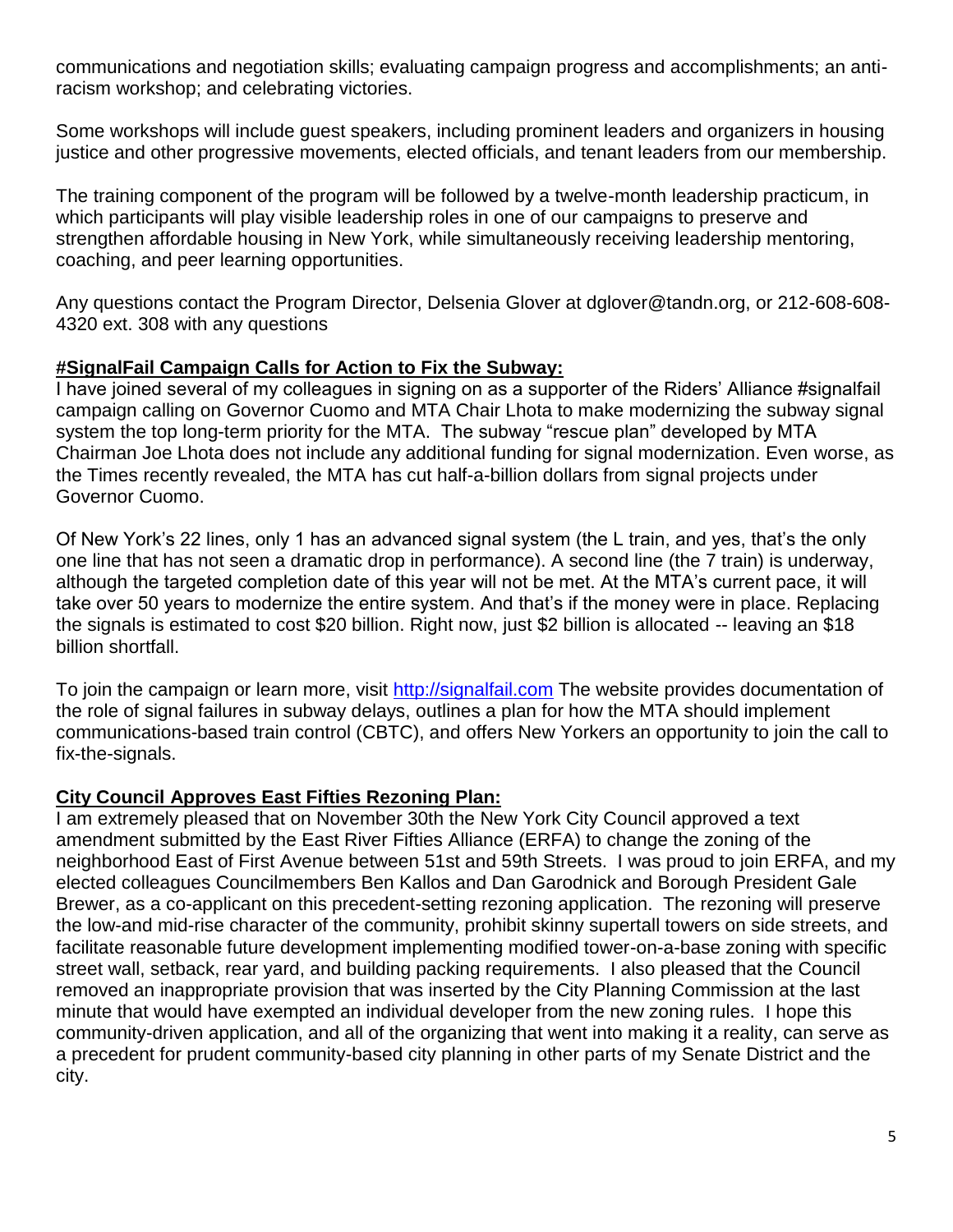I want to thank Councilmembers Kallos and Garodnick and the leadership of ERFA who have worked tirelessly for more than two years to make this rezoning a reality. I joined ERFA and the Borough President in testifying in support of the rezoning application at the City Council. You can view my testimony here:

[https://www.nysenate.gov/newsroom/articles/liz-krueger/testimony-nyc-council-regarding-sutton](https://www.nysenate.gov/newsroom/articles/liz-krueger/testimony-nyc-council-regarding-sutton-place-rezoning)[place-rezoning.](https://www.nysenate.gov/newsroom/articles/liz-krueger/testimony-nyc-council-regarding-sutton-place-rezoning)

## **Testimony from Maximum Base Rent (MBR) Hearing:**

Last month I submitted testimony at the Maximum Base Rent (MBR) hearing to determine next year's rent increase for rent controlled tenants. My testimony is available at: [https://www.nysenate.gov/newsroom/articles/liz-krueger/testimony-dhcr-regarding-maximum-base](https://www.nysenate.gov/newsroom/articles/liz-krueger/testimony-dhcr-regarding-maximum-base-rent-rent-controlled-apartments)[rent-rent-controlled-apartments](https://www.nysenate.gov/newsroom/articles/liz-krueger/testimony-dhcr-regarding-maximum-base-rent-rent-controlled-apartments)

Unfortunately, rent increases for controlled tenants are determined by an extremely outdated system that frequently results in increases as high as 7.5% each year. While such consistently large increases would be difficult for any tenants, they are particularly onerous for rent controlled tenants who have an average age of 80 and a median income of \$29,000. As I indicated in my testimony, it is within the power of the Division of Housing and Community Renewal to take administrative steps to limit the burdens on rent controlled tenants.

Ultimately, however, the rent control laws must be modernized to address the current realities tenants face. I strongly support legislation that would subject rent controlled tenants to the same increases as rent-stabilized tenants, end fuel surcharges, and eliminate the current MBR/MCR system that results in such high increases.

## **Speaking at AppNexus Women's Leadership Forum:**

Last month I joined over 260 current and aspiring leaders for a day of important conversations at the third annual AppNexus Women's Leadership Forum. Attendees from media, technology, government, and activist backgrounds came together in their shared mission of creating more diverse and inclusive leadership structures throughout society. Speakers discussed challenges facing women and underrepresented groups in and out of the workplace, and presented concrete steps that all of us can take to be part of the solution.

I spoke on a panel entitled "Don't Run From Opportunity, Run for Office," which was a great discussion of different ways to be engaged in politics and community and issues activism, ranging from running for office to joining Community Boards. You can watch the panel at [https://www.youtube.com/watch?v=yEgvhQnkZTc&index=13&list=PLYh5W8Qpf9YIL2OjGxytu\\_bYXlv](https://www.youtube.com/watch?v=yEgvhQnkZTc&index=13&list=PLYh5W8Qpf9YIL2OjGxytu_bYXlvt0uSch) [t0uSch](https://www.youtube.com/watch?v=yEgvhQnkZTc&index=13&list=PLYh5W8Qpf9YIL2OjGxytu_bYXlvt0uSch)

# **New York Green Business Program:**

The Department of Environmental Conservation has launched the New York Green Business (NYGB) program, which provides recognition and benefits to businesses and other entities that have a strong commitment to operating sustainably.

Businesses that participate must have a good record of compliance, make future sustainability commitments, and communicate their sustainability commitment to their customers and employees.

Applications for the program are being accepted through Friday, December 15th. Applications and more information can be found on DEC's website at<http://www.dec.ny.gov/chemical/103000.html>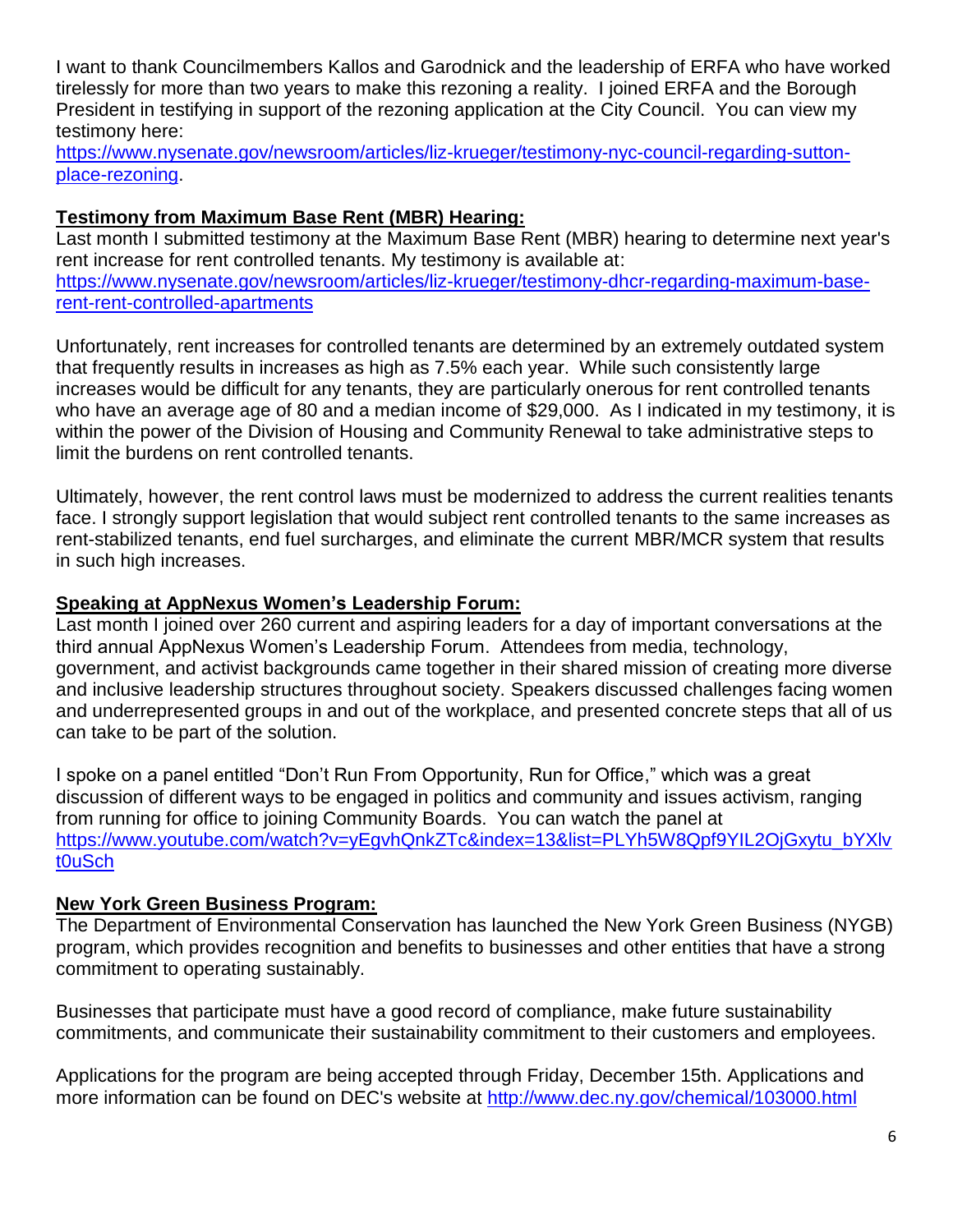### **Upcoming Pet Adoption Events:**

Animal Care Centers of NYC (ACC) is sponsoring several Pet Adoption events around the district in December. Upcoming dates and locations are:

Saturday, December 9, 11AM-3PM, Biscuits and Baths (Dogs only) 1064 First Avenue at 58<sup>th</sup> Street

Upcoming events are also listed at<http://nycacc.org/Events.htm>

#### **Changes to Open Enrollment for Healthcare Marketplace Coverage:**

The Open Enrollment Period for the Healthcare Marketplace in New York will run from November 1, 2017 to January 31, 2018. Although the Trump administration decided to significantly shorten the Open Enrollment Period, New York has its own marketplace, and therefore, is able to determine the length of its Open Enrollment Period. If you want to enroll for health insurance through the individual marketplace for coverage in 2018, or switch plans, the upcoming Open Enrollment Period will run from November 1, 2017 to January 31, 2018. It is also important for you to know that eligible policy holders will still receive cost-sharing subsidies to help make the cost of health insurance more affordable.

2018 health insurance plan details are now available. If you would like to consult with a trained representative at no charge prior to selecting your health insurance plan, Navigator Sites are an excellent resource. The following is the contact information for a local Navigator Site:

Community Service Society of [New York](https://maps.google.com/?q=New+York%0D%0D+633+Third+Avenue,+10th+Floor%0D%0D+New+York,+NY+10017&entry=gmail&source=g) [633 Third Avenue, 10th Floor](https://maps.google.com/?q=New+York%0D%0D+633+Third+Avenue,+10th+Floor%0D%0D+New+York,+NY+10017&entry=gmail&source=g) [New York, NY 10017](https://maps.google.com/?q=New+York%0D%0D+633+Third+Avenue,+10th+Floor%0D%0D+New+York,+NY+10017&entry=gmail&source=g) [888-614-5400](tel:(888)%20614-5400)

Please make sure to call and schedule an appointment for November 1st through January 31st to ensure health care coverage in 2018. **You will need to sign up for a health insurance policy by December 15th in order for it to take effect January 1, 2018.**

Before selecting your plan, it is important to check the following:

Will your primary physician, ob/gyn, and any specialists accept the insurance? This is important to verify, even if you are not changing plans. Health insurance companies are using narrower provider networks than before, which may cause reductions to their list of in-network providers. Please note that a new search tool has been added to the New York State of Health marketplace website: [https://pndslookup.health.ny.gov/.](https://pndslookup.health.ny.gov/) This tool allows you to search by medical provider to see what health insurance plans s/he accepts. It also allows you to search by health plan to see which medical providers are in-network.

Will any regularly prescribed medications be covered under the plan? Each health insurance plan has a list of pharmaceuticals that are covered. If you are concerned about prescriptions being covered, this is important to verify before you enroll in the plan. Navigator Site representatives can provide assistance with this.

Which plan will be the most affordable while providing the amount of coverage you need? Research has shown that many people do not take the time to comparison shop before selecting a health insurance policy. It is worth taking the time to consider your healthcare needs and assess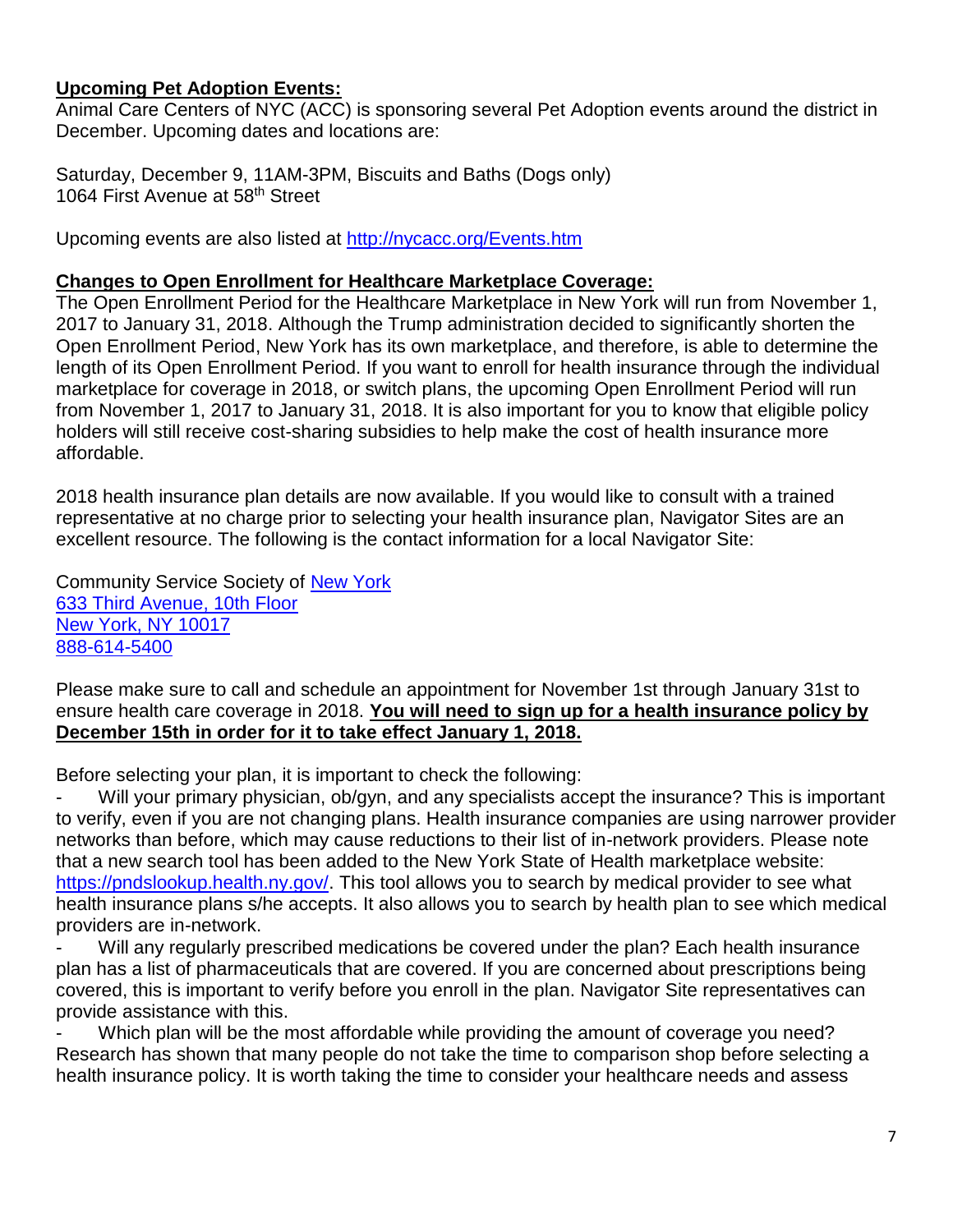which plan will give you the greatest savings based on premiums charged, co-pays, and deductibles. Navigator Site representatives can also provide assistance with doing a comparison of plan costs.

## **Paid Family Leave and Minimum Wage Increase:**

Starting January 1, 2018, most private sector workers, both men and women, will be able to take up to 8 weeks of job-protected paid leave to bond with a new child, care for a seriously ill family member, or address needs related to a family member's military deployment. You don't have to use your earned vacation or sick time before you can take paid family leave. Most employees will receive pay equal to 50% of their average earnings this first year. But you do need to give your employer advance notice, if possible.

The program is paid for through small weekly deductions from employee paychecks (0.126% per week payroll deduction from employees up to a maximum of \$1.65 per week for those with higher incomes.) The insurance program pays you while you're out on leave, not your employer, and your health insurance continues with the same arrangement you've had with your employer. In 2021, when the program has been fully phased in, workers will be able to take up to 12 weeks of leave at 2/3rds of their own wage up to a statewide cap.

I am excited that this benefit is now available to New York Families. Paid family leave has been shown to increase employee morale, job satisfaction and loyalty. It has contributed to greater pay equity for women and increased involvement of men in family caregiving responsibilities. And it will help small businesses compete for employees on a more even playing field with larger businesses, and provide both employees and employers with a clear mechanism and financial cushion to handle the inevitable circumstances of pregnancy, birth, adoption, and family illness.

For more information about the new state program, visit the Paid Family Leave website at www.ny.gov/paidfamilyleave or call the state Paid Family Leave helpline at (844) 337-6303 with any questions.

You can also visit www.FamilyLeaveWorks.org to access information for LGBTQ parents, adoptive and foster parents, military families, and other moms, dads, and caregivers.

The 2016-17 State Budget included language enacting a series of increases in the minimum wage that will eventually bring the wage to \$15.00 for most workers, though at different rates depending on the size of the employer and where they are located. For New York City, on 12/31/2017 the minimum wage will increase to \$13.00 for employers with more than 10 employees and \$12.00 for employers with 10 or fewer employees. For fast food workers, the wage will increase to \$13.50 due to a state wage board ruling that predated the budget legislation.

For tipped workers, the minimum wage will increase to \$8.65 for employers with more than 10 employees and \$8.00 for employers with 10 or fewer employees. I cosponsor legislation (S4405A) to establish one fair minimum wage that includes all workers, regardless of classification or location.

For additional information or if you want to file a complaint regarding a wage violation, please call: 1- 888-4-NYSDOL (1-888-469-7365).

## **Legal Advocacy Clinics At Lenox Hill Neighborhood House:**

The Lenox Hill Neighborhood House Legal Advocacy Center Offers assistance on a number of different issues. Here is a list of their ongoing programs and clinics: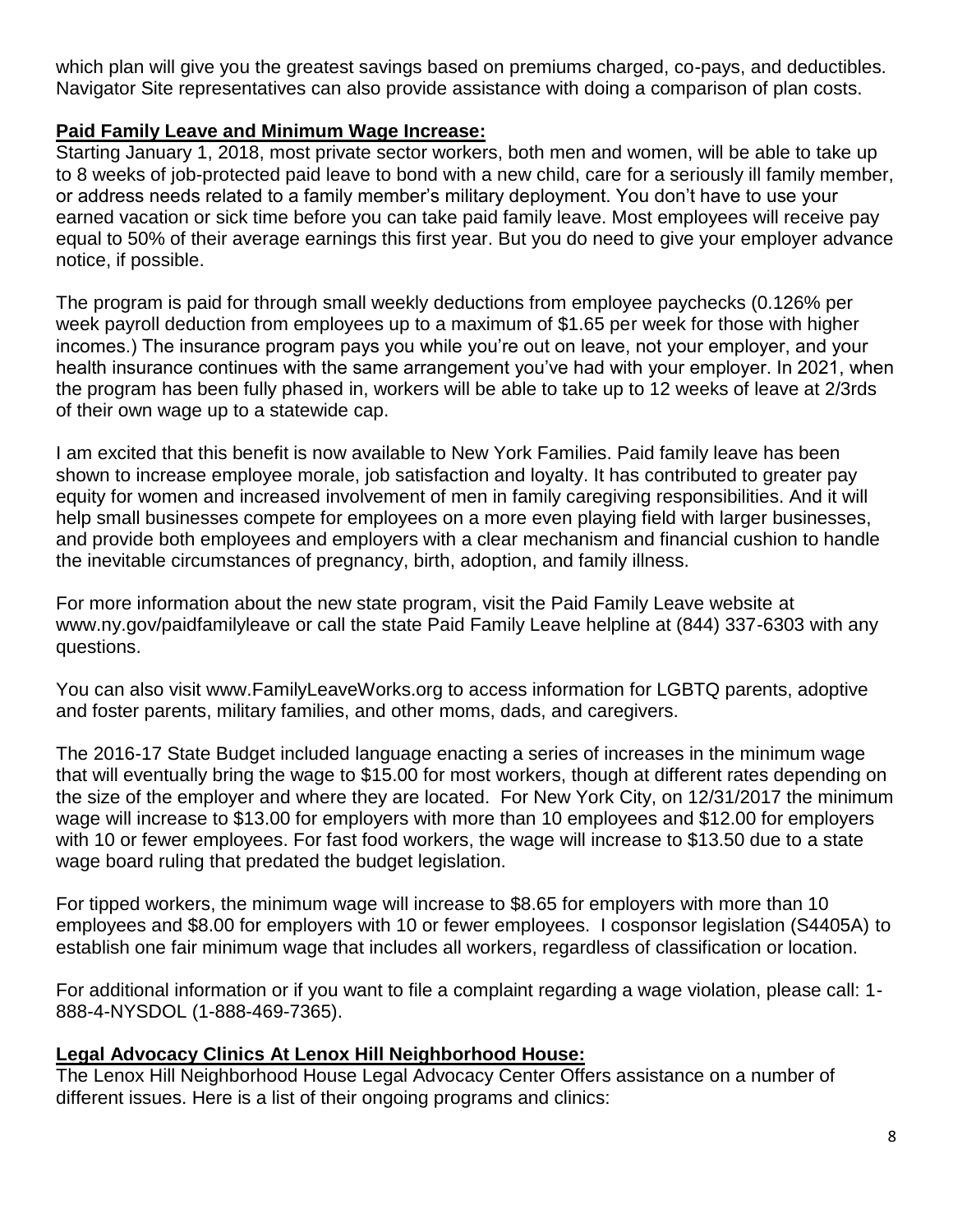● SNAP (formerly Food Stamps) Clinics: Wednesdays from 10am to 1pm at Lenox Hill Neighborhood House, 331 East 70th Street. First come, first served. Bring proof of identity, income information, utility bill, proof of housing costs, information on any dependents and if you are 60 or over or on SSI/SSD, information on medical costs. For more information, call [212-218-0431.](tel:212-218-0431)

● SCRIE Clinics: Walk-in Clinic. The next clinic will take place Thursday, December 14th from 9:30 a.m to 1:00 p.m at Lenox Hill Neighborhood House, 331 East 70<sup>th</sup> Street. You must arrive before Noon to ensure you can be seen. If you are 62 years or older, live in a rent regulated apartment and have an annual household income of \$50,000 or less you may be eligible for the Rent Freeze Program. Find out if you are eligible and get assistance applying or recertifying for SCRIE.

● Tenants Rights Advice Clinic: Walk-in clinic, first Thursday of every other month. The next Clinic will take place January 4 from 10am to 1pm at 331 East 70th Street, First come-first Served. Please bring all relevant housing-related documents with you.

● End-of-Life Planning/Advance Directives: volunteer attorneys may be able to assist you with oneon-one counseling and individualized drafting of Advance Directives including Health Care Proxies, Living Wills, Powers of Attorney, and simple, low-asset Wills. If you are interested in being screened for a possible appointment, call the intake hotline at [212-218-0503 ext 4.](tel:212-218-0503%20ext%204)

● Health Care Access/Medicare/Medicaid: call [212-218-0503 ext 3.](tel:212-218-0503%20ext%203) Find out about Medicare Savings Programs, Medicaid home care, Medicare Part D, Medicaid Spend-down, EPIC and if you are eligible for Medicaid.

• Health Insurance Enrollment: call [212-218-0432.](tel:212-218-0432) Assistance with finding and enrolling in an affordable health insurance plan.

## **Affordable Housing Opportunities in Manhattan:**

**229 Cherry Street** is now accepting applications for 204 affordable studio, 1- and 2 bedroom apartments newly constructed at 22 Cherry Street in the Lower East Side neighborhood in Manhattan. Rents for these apartments range from \$947 to \$1,230 depending on unit size. To be eligible, applicants must have incomes between \$35,355 and \$57,240 depending on unit and family size. Asset limits also apply. Preference will be given to Community Board 3 residents for 50% of units, mobility-impaired persons for 5% of units, visual- and/or hearing-impaired persons for 2% of units, and City of New York municipal employees for 5% of units. A full description of the building and application process is available at

<https://a806-housingconnect.nyc.gov/nyclottery/AdvertisementPdf/413.pdf>

Households may elect to submit an application by one of two methods: EITHER online OR by mail. To submit your application online now, please visit NYC Housing Connect at [www.nyc.gov/housingconnect](http://www.nyc.gov/housingconnect) and select "Apply for Housing." To request an application by mail, mail a self-addressed envelope to: 229 Cherry Street, c/o The Wavecrest Management Team, 87-14 116th Street, Richmond Hill, NY 11418.

Applications must be submitted online or postmarked by January 2, 2018. Applicants who submit more than one application may be disqualified.

## **Metrocard Bus and Van Schedule:**

The MTA offers MetroCard-related services throughout New York City through mobile buses and vans. Buses provide a full range of services, including applying for or refilling a Reduced-Fare MetroCard, buying or refilling a regular MetroCard, or getting answers to a MetroCard-related question. Vans sell Unlimited Ride MetroCards and Pay-Per-Ride MetroCards, and they refill MetroCards and Reduced-Fare MetroCards. Buses and vans will be in my district on the following dates and locations: